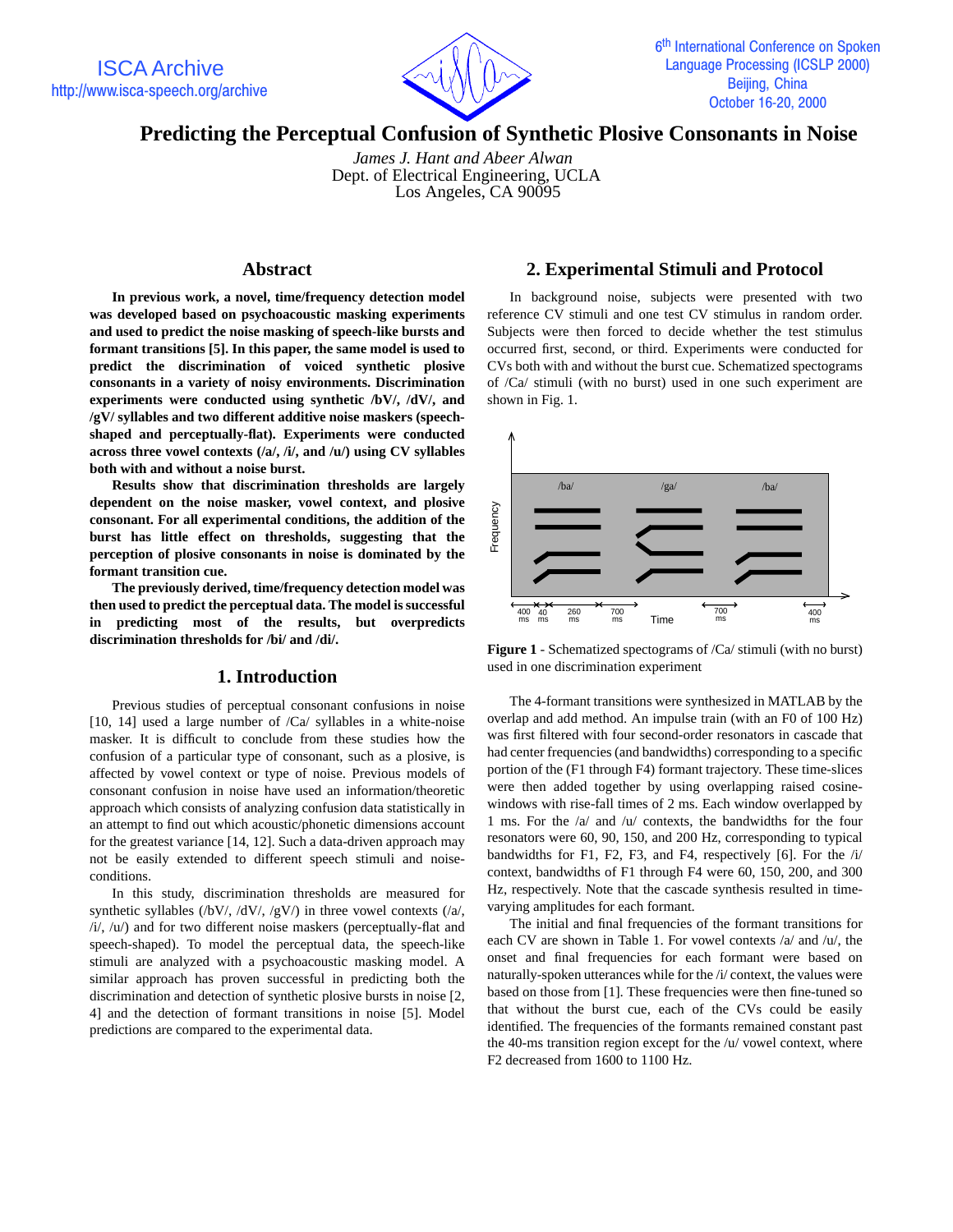|                           | F1  | F2             | F3   | F4   |
|---------------------------|-----|----------------|------|------|
| /ba/ onset                | 500 | 950            | 2400 | 3400 |
| /da/ onset                | 500 | 1500           | 2700 | 3400 |
| $/ga$ onset               | 500 | 1650           | 1850 | 3400 |
| $\alpha$ (final)          | 730 | 1100           | 2400 | 3400 |
| /bi/ onset                | 180 | 1600           | 2400 | 3200 |
| $\frac{di}{\text{onset}}$ | 180 | 2000           | 2800 | 3900 |
| $\sqrt{gi}/$ onset        | 180 | 2500           | 2900 | 3400 |
| $/i/$ (final)             | 330 | 2200           | 3000 | 3600 |
| /bu/ onset                | 180 | 1300           | 2000 | 3500 |
| /du/ onset                | 180 | 1900           | 2700 | 3500 |
| /gu/ onset                | 180 | 1700           | 1800 | 4000 |
| $/u/$ (final)             | 300 | 1600<br>(1100) | 2250 | 3500 |

**Table 1** - Initial and final frequencies (in Hz) of the formant transitions for the plosive CVs used in the experiments

CVs with a burst were generated by adding a 10-ms noise burst to the beginning of the 4-formant transitions. The durations and spectral shapes of the bursts were based on measurements of natural stimuli and previous studies using synthetic stimuli [1,4]. The gap between the offset of the burst and onset of the vowel was 5 ms.

For the consonants /b/ and /d/, the burst was at a level of -15 to -20 dB with respect to vowel onset. For  $/g/$ , the burst was at a level of -5 dB with respect to vowel onset. These levels were based on both naturally recorded utterances and simulation results from speech production models [13].

Masked thresholds were measured in two types of maskers, perceptually-flat and speech-shaped noise. The perceptually flatnoise had equal energy on an ERB-frequency scale [3] while the speech-shaped noise had a spectrum similar to the long-term average speech spectrum. Each masker had a duration of 3.1 seconds and a level of 66.2 dB SPL, which for the perceptually-flat noise, corresponded to 51 dB/ERB. The CVs were separated by 700 ms, with 400 ms of noise before the onset of the first CV and after the offset of the third CV.

Four subjects with normal hearing participated in the experiments. Each subject was trained for at least 3 hours, before beginning the experiments. An adaptive 3 AFC paradigm with no feedback [7] was used to determine the threshold 79% correct.

Thresholds were measured for the discrimination of /b/ and /d/,  $/b$  and  $/g$ , and  $/d$  and  $/g$ , for the three vowel contexts and two noise conditions. Two trials were conducted for each CV pair, in which the reference CV was switched. So for the /ba,da/ distinction, for example, one threshold was measured using /ba/ as a reference (i.e. two /ba/'s and one /da/) and a second threshold was measured using /da/ as a reference (i.e. two /da/'s and one /ba/). Final thresholds were averaged across both trials (using a dB scale).

# **3. Model Predictions**

A schematic of the method for predicting discrimination thresholds (between syllables CV1 and CV2) is shown in Figure 2. Internal templates were first generated (over a range of SNRs) for both CV1 + Masker and CV2 + Masker by processing 100 examples of each stimulus through an auditory front-end which included bandpass filtering, squaring, time windowing, logarithmic compression and additive internal noise. The auditory filter-bank was based on an ERB frequency scale [3], the time window of 5 ms was based on previous temporal resolution experiments [9], and the level of the internal noise was set to fit previous noise-in-noise masking data [5]. The result of the front-end processing was a multivariate distribution of time/frequency "looks" for both CV1 and CV2. Assuming these distributions are Gaussian and statistically independent (as simulation results support), the templates for both stimuli can be represented as matrices of means,  $\mu_1$ <sub>ij</sub>(SNR) and  $\mu_2$ <sub>ij</sub>(SNR), and standard deviations,  $\sigma_1$ <sub>ij</sub>(SNR) and  $σ2_{ii}(SNR)$ .

Under this framework, the percent correct discrimination was determined over a range of SNRs using a maximum-likelihood criterion[5]. Note that the SNR was defined as the total signal power divided by the total noise power. Thresholds were determined by the SNR at which percent correct equaled 79%, corresponding to the value determined by the adaptive 3 AFC procedure.



**Figure 2** - Schematic of the Method for Predicting Discrimination Thresholds.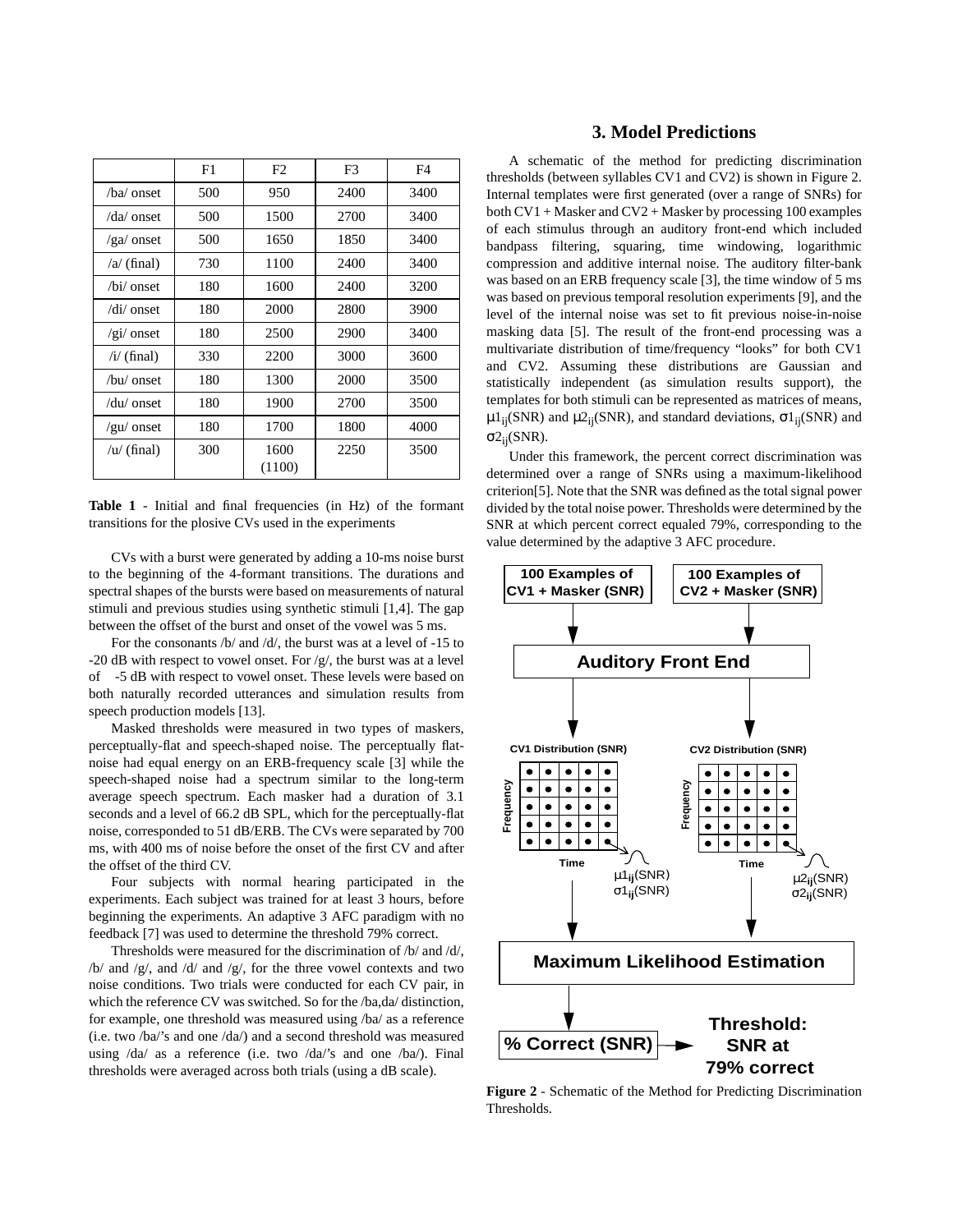### **4. Results**

The results of the discrimination experiment and model predictions are shown in Fig. 3. Masked thresholds for discriminating plosive CVs are plotted for each vowel context as a function of the plosive-consonant pair being discriminated. Results for the CVs with and without a burst are shown on the right and left sides of the dashed line, respectively. Thresholds for the perceptually-flat and speech-shaped noise maskers are denoted by the circles and asterisks, respectively, while model predictions are shown by the solid lines.



**Figure 3** - Thresholds for Discriminating Voiced, Synthetic Plosive Consonants in Perceptually-Flat and Speech-Shaped Noise.

Across all vowel contexts and plosive consonants, there is a 5- 10 dB decrease in thresholds between the perceptually-flat and speech-shaped noise conditions. This suggests that subjects may be taking advantage of high frequency cues to discriminate plosives in noise. Perceptually-flat noise masks all frequency regions equally (on an ERB scale) and will thus, greatly affect the high-frequency cues. Speech-shaped noise only significantly masks the lowfrequency regions of the speech sounds, leaving the high-frequency cues relatively uncorrupted.

Other variations in thresholds are largely dependent on the noise-masker, vowel context, and plosive consonant. For the /a/ context and a perceptually-flat noise masker, for example, thresholds for discriminating /d,g/ are largest, while for the /i/ context, thresholds for /b,d/ are the largest. In the /u/ context, the smallest thresholds are for the /b,g/ discrimination.

Most of these asymmetries are consistent with the fact that formant transitions which have similar frequency trajectories (and relatively low amplitudes) will be more easily confused in noise. In the /a/ context, the formant trajectories for /d/ and /g/ only significantly differ by their F3 onset frequency. Since the amplitude of F3 (relative to F1) is small and the F2 trajectories for  $\frac{d}{dx}$  and  $\frac{g}{dx}$ are similar, the discrimination of these two consonants is more likely to be confused at the higher SNRs. In the /i/ context, /b/ and /d/ both have rising F2 and F3 transitions, which have similar onset frequencies. These similar trajectories are more likely to be masked at higher SNRs, resulting in elevated discrimination thresholds.

The lower thresholds for discriminating /bu/ and /gu/, however, cannot be easily explained by the experimental stimuli. In fact, the time/frequency profiles of /bu/ and /gu/ are more similar than for /bu/ and /du/. Perhaps, subjects were able to take advantage of /gu/'s velar "pinch" (between F2 and F3) to distinguish it from /bu/. This pinch creates a strong energy peak at 1700 Hz which may be highly perceptible in noise.

Remarkably, the detection model is able to predict most of these trends. Fig. 3 only shows considerable errors for the discrimination of /bi/ and /di/. The model's over-estimation of these thresholds may be due to its coarse frequency sampling, since the syllables /bi/ and /di/ both have similar onset frequencies for F2 and F3.

These errors could also be due to a discrimination mechanism not accounted for by the detection model. Recall, the model assumes that the discrimination of speech in noise is simply a maximum-likelihood comparison between two templates of time/ frequency looks. To distinguish speech stimuli such as /bi/ and /di/, which have similar time/frequency profiles, subjects may be utilizing other discrimination mechanisms not accounted for in the model.

To reveal the effect of the burst cue, Figure 4 plots the same discrimination data for the burst and no burst conditions together. Thresholds for the perceptually-flat and speech-shaped noise maskers are displayed on the left and right sides of the figure, respectively. Data for the burst and no burst conditions are shown by the circles and asterisks, respectively, while model predictions are shown by the solid and dotted lines, respectively.

Results show that the addition of the burst has very little effect on discrimination. The only considerable drop in thresholds when a burst is added occurs for discriminating /du/ and /gu/. Smaller drops occur for /da/ and /ga/, /di/ and /gi/, and /bu/ and /gu/. These drops are somewhat expected, since the /g/ burst has the highest relative level compared to the vowel onset, and is thus, more-likely to be audible at the lower SNRs.

For the /bu, gu/ and /du, gu/ discrimination, the model overpredicts the drop in thresholds with the addition of the burst. Recall that the model assumes an optimal combination of the burst and transition cues for discriminating plosives in noise. The data, however, suggest that for discriminating /bu/ and /gu/ and /du/ and /gu/, perhaps subjects are unable to combine both cues optimally.

Nevertheless, it appears that for most of the CVs tested, the discrimination of synthetic plosives in noise is dominated by the formant transition cue. This is expected considering that most of the burst cues will be masked at an SNR which is higher than the CV's discrimination threshold. Previous results show that the masked thresholds of plosive bursts in perceptually-flat noise are between